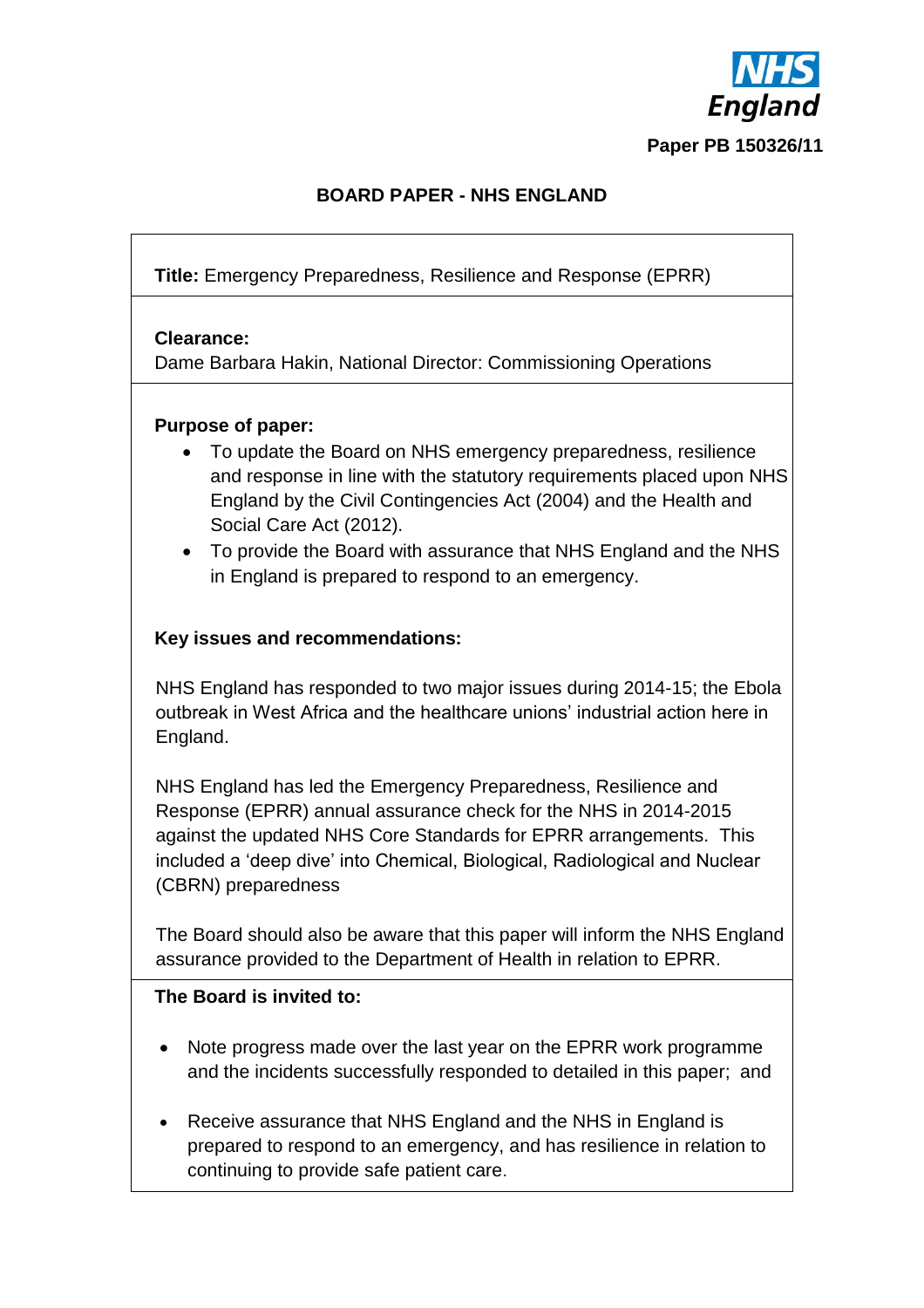### **Emergency Preparedness, Resilience and Response (EPRR)**

#### **Introduction**

- 1. EPRR is a core function of the NHS and is a statutory requirement of the Civil Contingencies Act (2004) (CCA). Responding to emergencies is also a key function within the Health and Social Care Act (2012). The role of NHS England is to ensure that the NHS in England is properly prepared to deal with potential disruptive threats to its operation and to take command of the NHS, as required, during emergency situations.
- 2. The CCA requires NHS organisations, and providers of NHS-funded care, to show that they can continue to operate safe patient care during emergency situations whilst maintaining essential services. Therefore the NHS needs to plan for, and respond to, a wide range of incidents and emergencies. These could be anything from extreme weather conditions to an outbreak of an infectious disease, a major transport accident or a terrorist incident.
- 3. This paper provides the Board with:
	- An update on actions since the last report to the Board in March 2014;
	- The outcome of the annual EPRR assurance process and resulting actions.

### **Key Activities in 2014/15**

 $\overline{a}$ 

- 4. Since the last update to the Board in March 2014, NHS England has continued to work with all parts of the NHS and other partners to maintain the state of readiness achieved to date as the new NHS landscape continued to 'bed in'.
- 5. Deloitte, the NHS England internal auditors, conducted an audit of EPRR arrangements in NHS England during Q1 2014-15. Deloitte found that "overall assessment of assurance in respect of the process in place to develop and implement NHS England's framework for emergency preparedness arrangements is "substantial assurance"<sup>1</sup>. The rating reflected "the significant progress NHS England has made with the development and communication of the core EPRR standards/framework, establishment of key structures to deliver the standards and subsequent efforts to gain assurance that providers of NHS funded care are both compliant with the standards and aligned with key external stakeholders"  $1$ .

<sup>1</sup> Deloitte Audit report of NHS England Emergency Preparedness, Resilience and Response (EPRR) Final Internal Audit Report (1314-P002)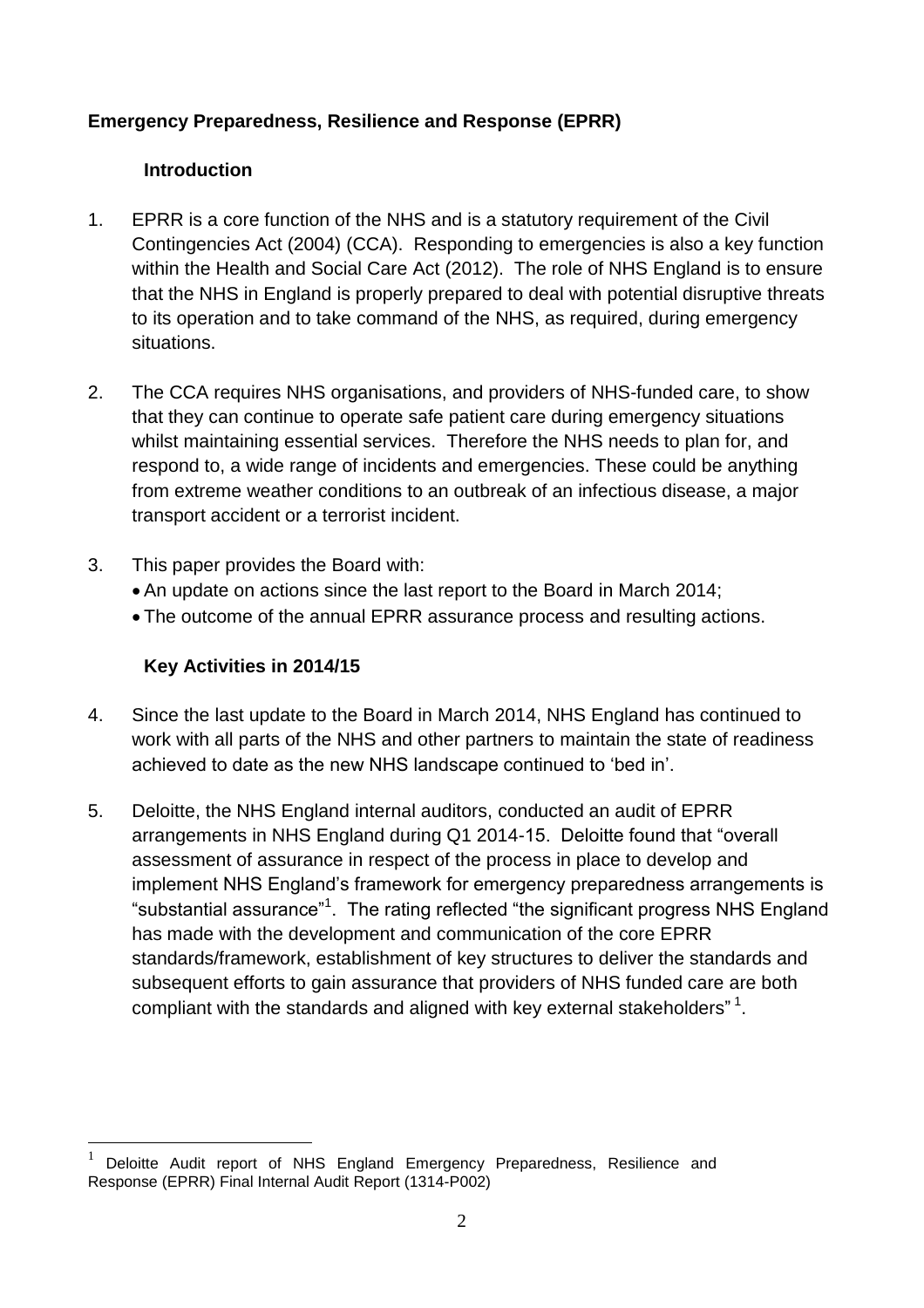- 6. During 2014-15 we have mobilised two major responses required.
- 7. The Ebola outbreak in West Africa, whilst devastating to the three main countries affected, Guinea, Liberia and Sierra Leone, has also required significant focus to ensure the preparedness, resilience and response of NHS England and the NHS in England.
- 8. An Ebola Programme board has been established supported by a dedicated programme team. This board coordinates our contribution to the response to the outbreak in West Africa and leads the programme of work across the NHS in England. Through its work the board has ensured that the NHS is fully prepared to manage suspected and confirmed cases. For example the board has ensured that the NHS has enough specialised beds available, the right type of protective equipment and that staff are trained in its use. In addition, exercises have been run across the country to test these preparations. As of  $19<sup>th</sup>$  March 2015, there have been two confirmed cases that have been managed successfully by the highly skilled team at the Royal Free Hospital in London, and a third confirmed case is currently being cared for by the team there. There have also been 13 medical evacuations of suspected cases or individuals of interest for assessment and monitoring extracted from Sierra Leone to the UK.
- 9. The Industrial Action (IA) by healthcare unions was the first across the sector to impact operational delivery of healthcare since November 2011. Healthcare unions and the Department of Health discuss national pay and conditions but NHS England has a leadership role to maintain patient safety. Across the health service all worked to ensure that patient safety was maintained during direct IA taken in October and November 2014 and action short of a strike which extended in to January 2015.
- 10. Government negotiations with NHS Trade Unions over pay, concluded on 2 March 2015. Most of the Health Unions members in England including Unison, GMB, RCM, SoR and RCN have voted in favour of accepting the revised pay offer and the full NHS Staff Council met on Monday 9 March 2015 and confirmed acceptance of the offer. There was no industrial action on 13 March 2015. NHS England will continue to work with DH and CCS to work through the lessons identified in preparation for any future industrial action which may affect the NHS.
- 11. Our preparation for pandemic influenza also continued, although Exercise Cygnus, a significant cross-government exercise, was postponed due to operational pressures caused by Ebola. Pandemic influenza will continue to be a significant part of our 2015 workplan.
- 12. The Clinical Reference Group for EPRR has continued to meet. It is chaired by Dr Bob Winter, National Clinical Director for EPRR and Critical Care, with clinical representation from key clinical groups within England including Royal Colleges, MOD, and the NHS provider sector. A dedicated Ebola sub-group was established to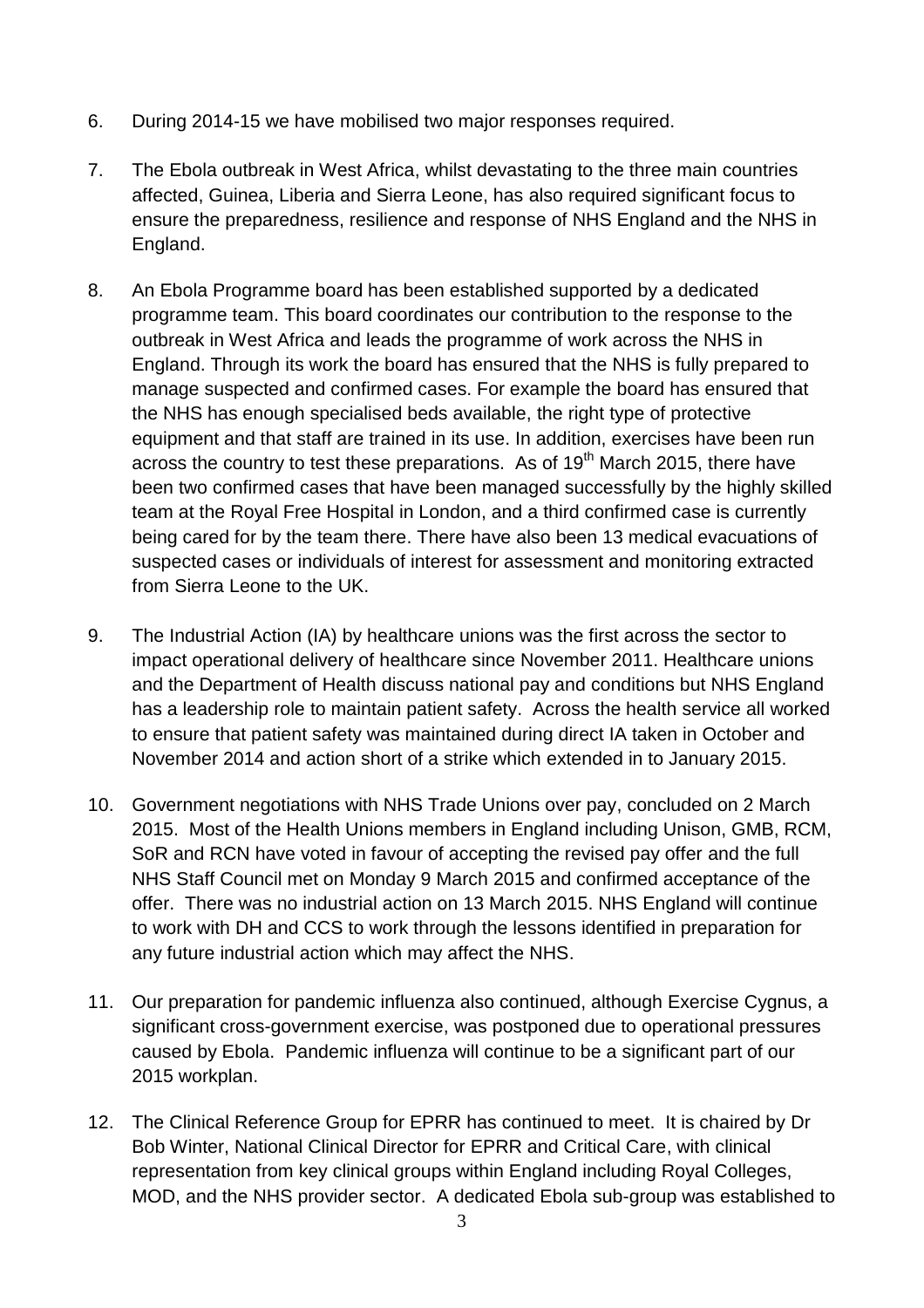manage the specific implications of the Ebola workload. Topics covered during 2014/15 in addition to Ebola included new proposals for Shelter and Evacuation Guidance, Mass Casualty Vehicles and Pre-hospital drugs.

# **EPRR Assurance 2014-15**

- 13. The NHS has a statutory duty to plan for and respond to a wide range of incidents and emergencies that could affect health or patient care. These could be anything from extreme weather conditions to an infectious disease outbreak or a major transport accident.
- 14. One aspect of this work is to seek assurance on the preparedness of NHS England and the NHS in England to respond to an emergency<sup>2</sup>, and that there is resilience in relation to continuing to provide safe patient care. This process informs the NHS England annual statement of assurance provided to the Department of Health in relation to EPRR.
- 15. The assurance process and content for 2014-15 built upon lessons identified from the 2013-14 assurance process, including:-
	- Incorporating business continuity more fully into the main EPRR work programme.
	- Supporting Clinical Commissioning Groups (CCGs) to understand their role in EPRR, and;
	- Identifying and supporting training in NHS England and across the NHS in England including a 'deep dive' into a particular topic area across the NHS. For 2014-15 this topic was the preparedness required to respond to a chemical, biological, radiological or nuclear (CBRN) substance, which may have been released accidentally or intentionally.
- 16. The 2014-15 assurance process was undertaken through local assessment of providers (against the NHS Core Standards) and NHS England led by Local Health Resilience Partnerships (LHRPs). Regional peer review was conducted by the NHS England national EPRR team. In turn, the NHS England national EPRR team's selfassessment was peer reviewed by the Midlands and East Region.
- 17. The assurance exercise has identified a number of areas of developing good practice including:
	- Better engagement and support to CCGs to enable them to understand the EPRR agenda, and their responsibilities as a Category 2 responder under the Civil Contingencies Act (2004) and what this means in operational terms.

 $\overline{a}$  $2$  A significant incident or emergency can be described as any event that cannot

be managed within routine service arrangements (NHS England Emergency Preparedness Framework, 2013.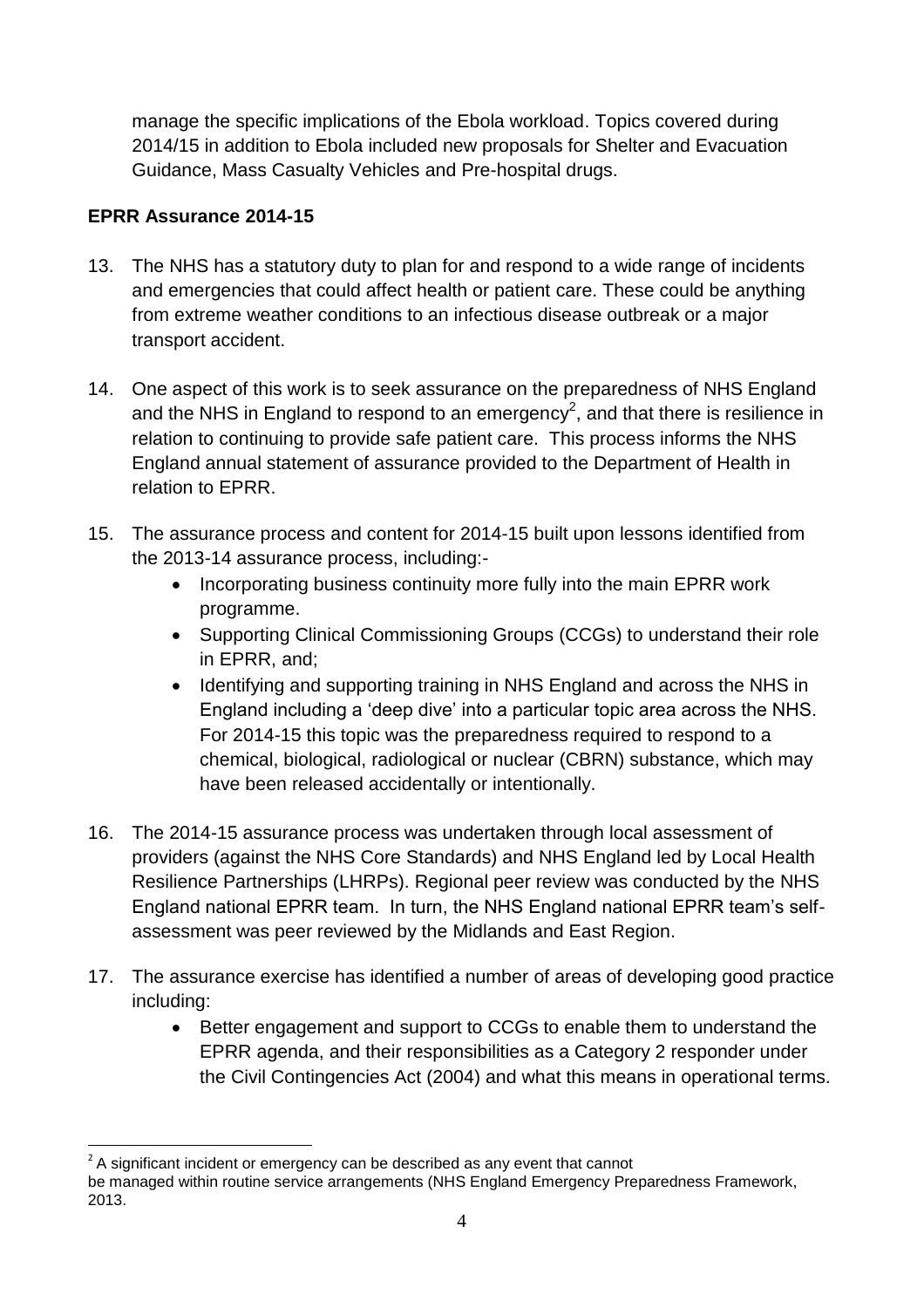- The work NHS England continues to take forward to support EPRR training across NHS England. A comprehensive training needs analysis has been undertaken to support and underpin future training in NHS England and the NHS in England. In turn, the Department of Health has committed to develop a training and exercising policy to set out key requirements and expectations for the NHS in England, NHS England and other healthcare partners.
- Strong collaboration working with key partners in both planning and response.
- 18. The assurance exercise has also identified areas for improvement. These will be included in the priorities of the EPRR work programme for 2015-16 and are to:
	- Continue to work with NHS England Business Continuity team to strengthen the testing across NHS England.
	- Review NHS England on-call arrangements to ensure they are robust, clear and that those participating in on-call rotas are fully supported and trained following recent structural changes.
	- To build on the findings of the CBRN deep dive.
- 19. Overall, assurance was gained that NHS England and the NHS in England is prepared to respond to an emergency and has resilience in relation to continuing to provide safe patient care.

### **Priorities for 2015/16**

- 20. The EPRR work programme for 2015-16 will include:
	- a. Development of an action plan based on the EPRR Assurance Programme outcomes of 2014-15 and agreement of the assurance process for 2015-16;
	- b. Planning for the rescheduled Exercise Cygnus on pandemic influenza and other exercises as required;
	- c. Providing updated guidance on EPRR requirements to the NHS as required;
	- d. Continuing to work with the Department of Health on CBRN readiness and policy.

### **Summary and recommendations to the Board**

- 21. The Board is invited to:
	- Note progress made over the last year on the EPRR work programme and the incidents successfully responded to detailed in this paper; and